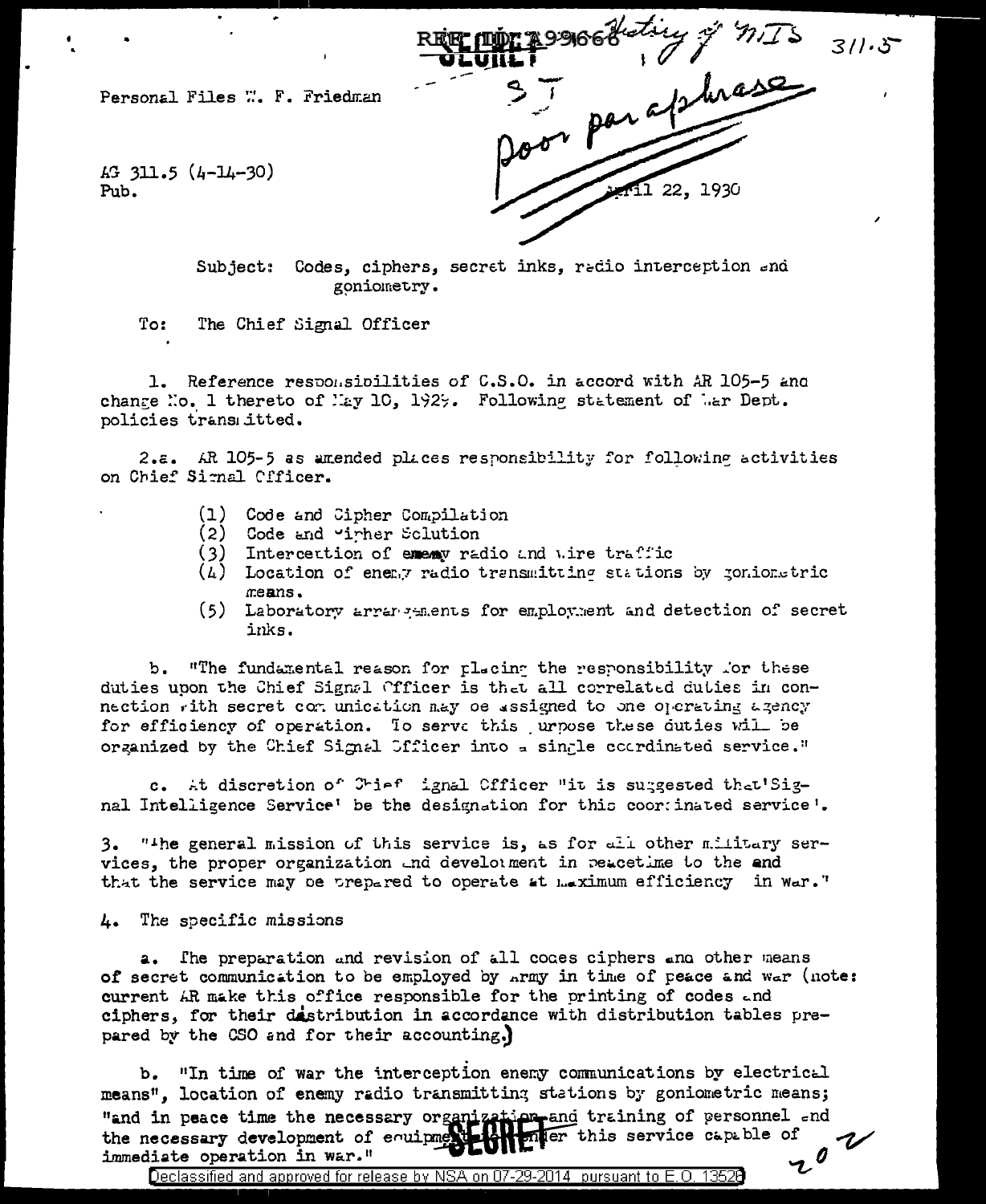$\overline{\phantom{a}}$ c. "In time of war the solpher under A 93666r distuised enemy messages or other documer ", intercepted by Army, or for ded by other agencies for solution. In peace research work, MMMMX and organization and training of nersonnel to render this service canable of immediate operation in wer.

d. Iaboratory arrangements for detection of intercepted enemy documents written in secret ink, and for selection and preparatio of secret inks "to be employed by authorized agents of our own forces in time of war; and in peace time necessary reseerch work to render this service capable of immediate operation in war. $^{\mathcal{Y}}$ 

## 5. l'obilization Plans

- Under 'ar Dept.  $a.$ 
	- (1) Preparation of all means of secret communication employed oy Army in peace and war including secret inks, except that upon its organization GH<sup>o</sup> will begin preparation of field codes and ciphers required for current replacement for subordinate units.
	- $(2)$ Interception . f enery communications and coniometric ork incident to it.
	- (3) Detection and solution of secret inks.
- b. At GHT
	- (1) Replacement field codes and ciphers
	- (2) Interception
	- (3) Toniometric location
	- $(4)$  Solution of communications in code, cipher, secret ink or other disquise.
- c. H<sup>o</sup>. Field Armies
	- $(1)$  Interception  $(2)$  configuration location
	- (3) "The solution of intercepted enemy code or cipher resseres by the assistance of cirrar keys and solved codes as furnished of the service et General Headquarters."

6. Based on these policies, CSC to "submit at a conveniently early gite a recommended draft for an Army Regulation to cover the functions and cuties of this service." I Eraw un additional regulations adequate to cover activities of se vice and deemed a propriate for publication.

- 7. Peace Time objectives.
	- A. Code Compilation

(1) Ultimate aim 2the preparation of authorized codes, satisfactory in character and sufficient in the number of copies and editions, for employment by the Army during both reace and war".



 $203$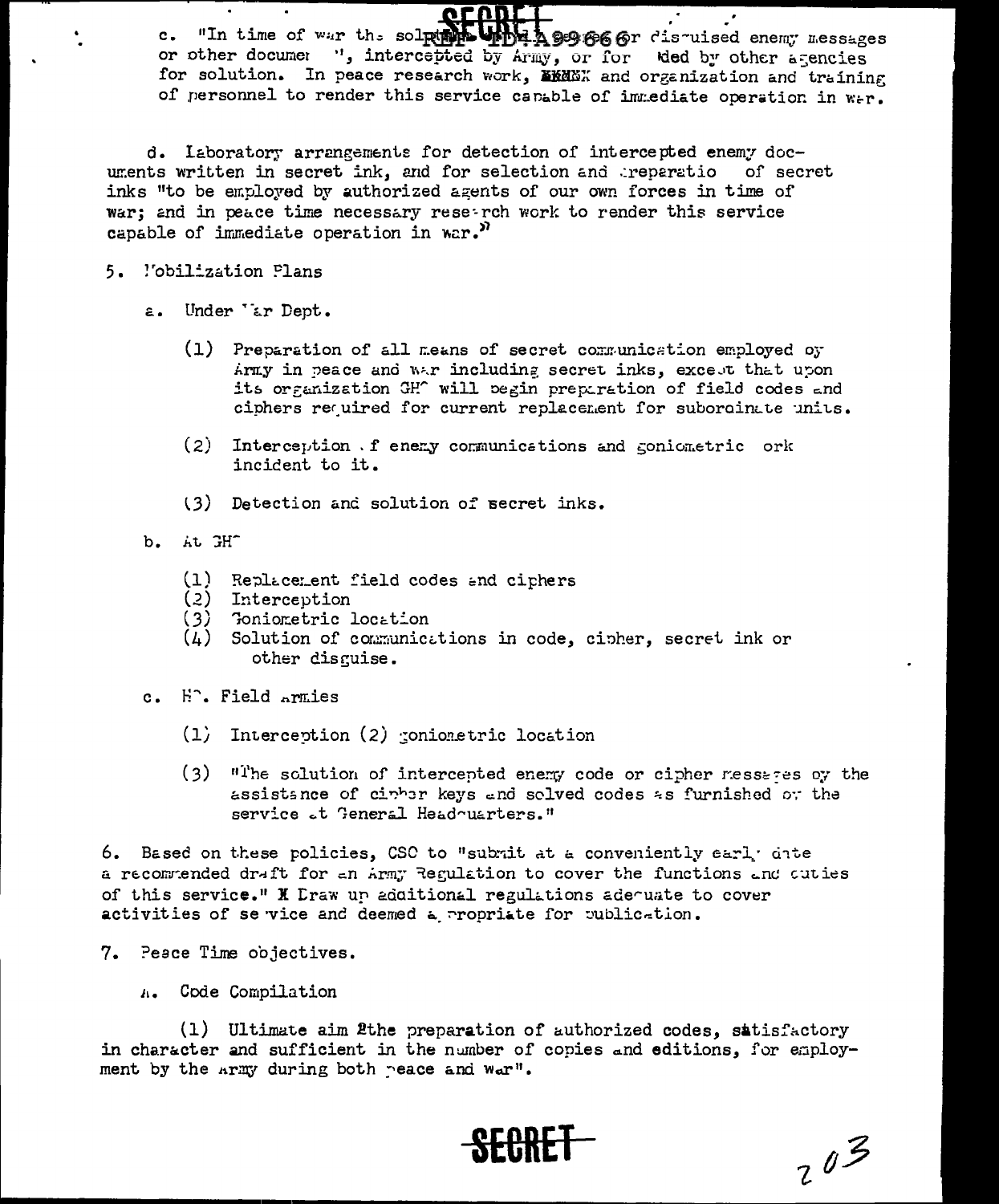REF**SHIPA99666** 

then war comes for secrecy reasons necessary "to change certain characteristics of the codes employed during peace, and the r-ouired number of copies of each code will be greatly increased". Preparation and publication of codes required considerable time. "it would be improvident to wait till the outbreak of war to pegin this work"

(2) As objective in peace, as funds available "there will be at all times in the possession of the office  $\begin{bmatrix} .30 \end{bmatrix}$  for immediate distribution one edition of each authorized secret code, with cipher tables if necessary, and in the posse. sion of the Crief Signal Officer two reserve editions of such codes and cipher tables."

b. Code and cipher solution.

(1) Ultimate aim in reace is training of sufficient personnel to develor experts in solution of enemy code and cipher messages in war. Will require much time. Large commands require operation of this activity in reacetime training. "it is necessary that it over te for them during their training exercises", joint army and Navy maneuvers etc.

Objectives should be in reace

- $(1)$ Training ersonnel
- (2) Furnishing specialists to large consumes for peace time maneuvers after tersonnel has been sufficiently trained.

Peace time training to be centralized under OCSigO. Comparatively small number of trained rersonnel to be assigned to corps aress and derts. for maneuvers and returned to OCSigC. T is will insure necessary continuity of initial training under OCSig., only military agincy presently qualified to carry it on. Each corps area or derart ent requiring service should ultimately be in a position to furnish inderendently. Therefore CSO should be prepared to furnish trained specialists of this service for per ... nent assignment to such corps areas or gents. as 'D may later decide, when training has prepared sufficient personnel able to function as independent unit.

C. Radio Intercept

(1) Close relation to code and cither solution, since intercettion aimless unless messages solved on other hand solution dependent on intercett for material "It is evident therefore th.t the operation of both services should be carried on in close liaison." Ultimate training of both involves mutually coordinated operation.

(2) Peace time problems

1st Development of equipment

2nd Development of technique of operating personnel need for this service in maneuvers.

 $204$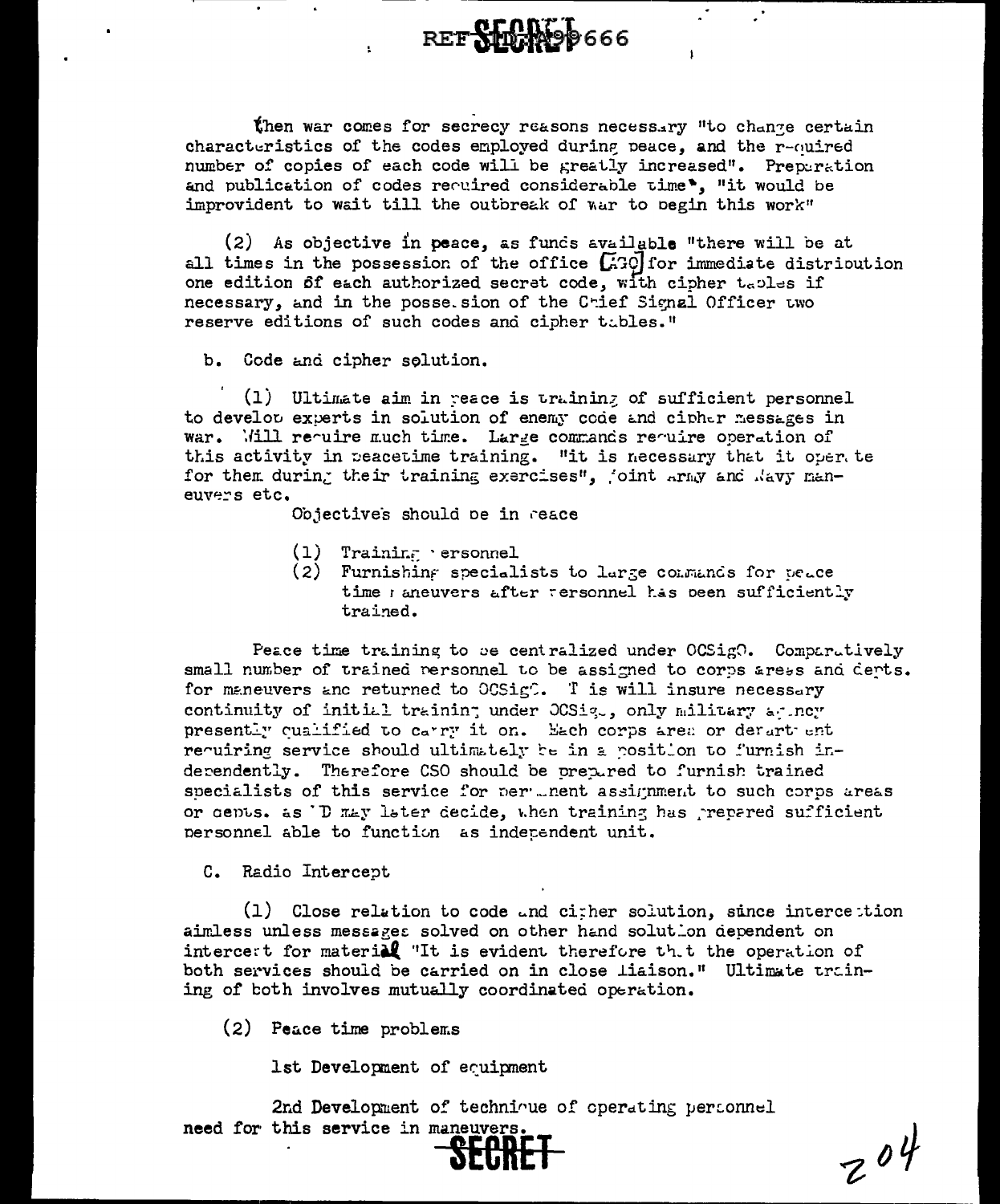

It is also a possibility that during peace time or during periods of strained relations the War Department or Commanders of Departments and of certain corps areas may desire the operation of this service, provided the services of a code and cipher solution agency can be made available".

Practical operation is regional and "cannot be concentrated in any locality" as code and cipher solution can. "In other words intercert stations mugt be located at cortain critical points where their operation ..ay be effective", in depts. and corps areas, while solution may be anywhere, provided proper communications facilities between the two are available.

- (3) Peace objectives
	- (a) Development of equipment under CSO
	- (b) Location of intercept station to be trepared to operate directly under CSO
	- (c) When sufficient equipment developed logation of stations at critical points
		- $(1)$  Ha aiian Dept.
		- (2) Panana Canal Dept.
		- (3) Phili pine Dept.
		- $(4)$  Eighth Corps Area
		- (5) Minth Corps Area

To operate under dept. and corps area commanders CSC to recommend when such stations should be established and then WA will take up with dep. and corps area commanders concerned.

- $(4)$  Plans for interception
	- (a) when certain interceptions desired by  $\overline{v}$ , CSO will recommend station or stations best able to perform service. "D will issue necessary instructions.
	- (b) Corrs area or dept. commander desiring unterceptions will obtain them by facilities under their control.
	- (c) Messages intercepted by CSO stations will be tran mitted to his solution service
	- (d) Corps are: or dept intercepts transmitted by mail to D for solution by CSC solution service until solution established in corps area or dept.

 $205$